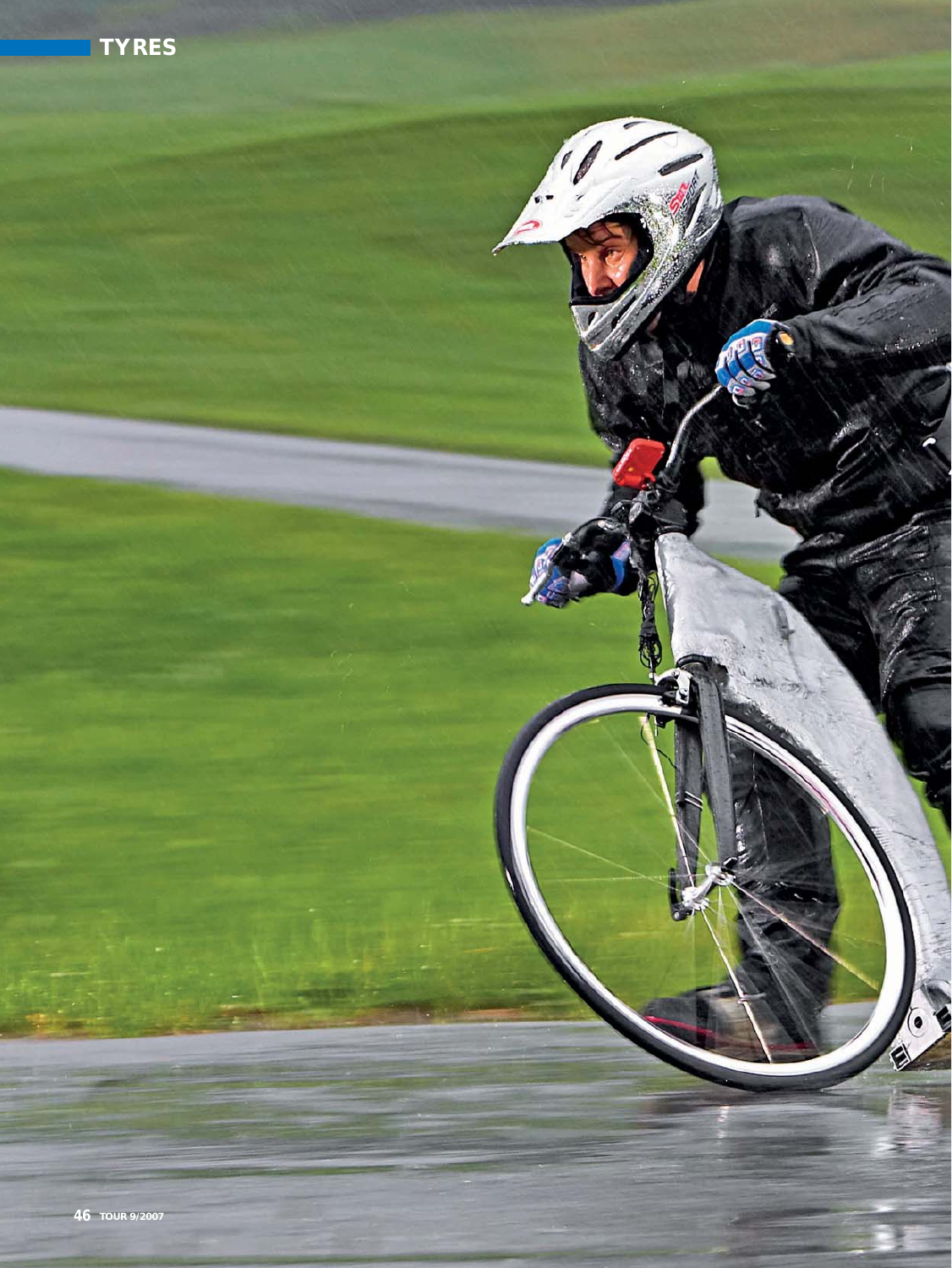# *RESISTANCE* **FIGHTERS**

*Sixteen tires undergo the big laboratory and practice test, for rolling resistance, adhesion and puncture protection. Which tires have their noses in front? Are tube tires better than folding tires? How can the new tubeless tires perform? Three questions, straight answers and a cleartest winner.*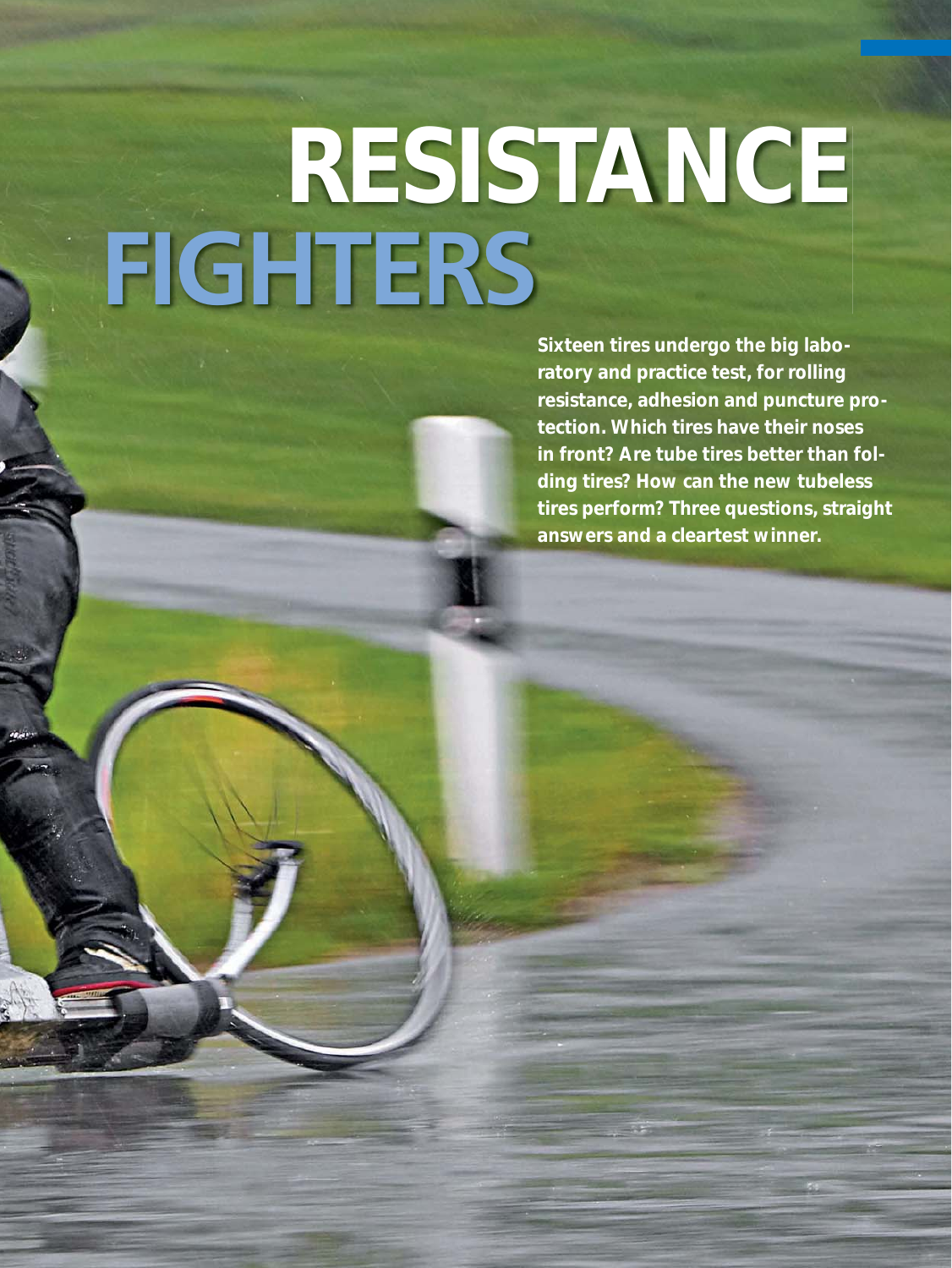#### *TEXT AND PHOTOS:* ROBERT KÜHNEN

he horror of metal scraping on asphalt. The typical crash noises make you cringe and the adrenalin rushes to your blood. Thank goodness there's no pain. The motorcycle safety combination and the suit protection absorb the shock of the crash as the driver careens across the wet asphalt and he is back on his feet after two seconds. If he had been dressed only in cycling shorts and T-shirt he wouldn't have gotten away so lightly. This lasts two days long and at the end the motorcycle combination is completely wrecked on the left hand side.

*Cross section of the Continental* 

#### *IN SHORT*

*GP 4000 S*

Tires are inconspicuous items but they certainly have what it takes. There's a world of difference between the best and the worst. There's no better tuning method than fitting a new set of rubber boots. The latest rubber combinations give a real boost to performances. The test-winner, Continental's "GP 4000 S" rolls very well, is very adhesive and is also more puncture proof. A view of the future is Hutchinson's tubeless tire which also rolls very lightly. The tubular tires aren't up to the standard of the top folding tires.

What looks like courageous fun is really hard work, right up to the limit of the driver's prowess and sometimes even beyond that. The target: to test the adhesion of racing tires to their limits and to compare performances. The method is not it hout risk but better practice orientated than any other test. The extra knowledge gained is well worth the sweat. Good adhesion is just one of the challenges for tires and for which they are naturally judged. On top

## *Basic knowledge about racing tires*

**Aramid** – very hard, artificial fiber for tire cores and breakdown protection layers **+++ Breaker** – breakdown protection layers under the tire wall **+++ Butyl** – artificial rubber, material for tubes, extremely airtight **+++ Compound** – rubber mixture for the tire wall (single, dual, triple compound for single, double or triple rubber mixtures) **+++ Snakebite** – tire defect caused when an object gets trapped between the rim and the tire wall +++ Folding tire – tire with folding core for hooking rim **+++ Carcass** – underbody of the tire made of rubber textile threads **+++ Latex** – natural rubber. Material for special light running tubes. Not completely airtight but extremely elastic and difficult to pierce **+++ Protector** – outer tread of the tire **+++ Tire width** – important for

of that they should also roll lightly, last for ages and be puncture proof, qualities which tend to stand in each other's way. Good adhesion and light rolling oppose each other just as light running and optimal puncture protection. Nevertheless the manufacturers never give up and keep trying with new rubber combinations and construction tricks, such as the tubeless tire, to square the circle.

#### *A VARIETY OF CONSTRUCTIONS*

Our test will show if they will succeed. Ten folding tires and six tubular tires take the start. They are mostly the established bestsellers. The recommended prices range from 37 to 99 euros, but the market demands them for 30 % less. The tires distinguish themselves in their construction quite clearly as in carcass construction, puncture protection, rubberizing and profile. The treads are made from up to three

> **Protector – outer tread made of special rubber mixture (here: single compound)**

> > **Double layer carcass from rubberized,fine textile threads**

**Protective band**

**Highly stable, folding tire core of Aramid fiber, holds the tire onto the hook rim**

> **Cut resistant puncture protection layer of Vectran**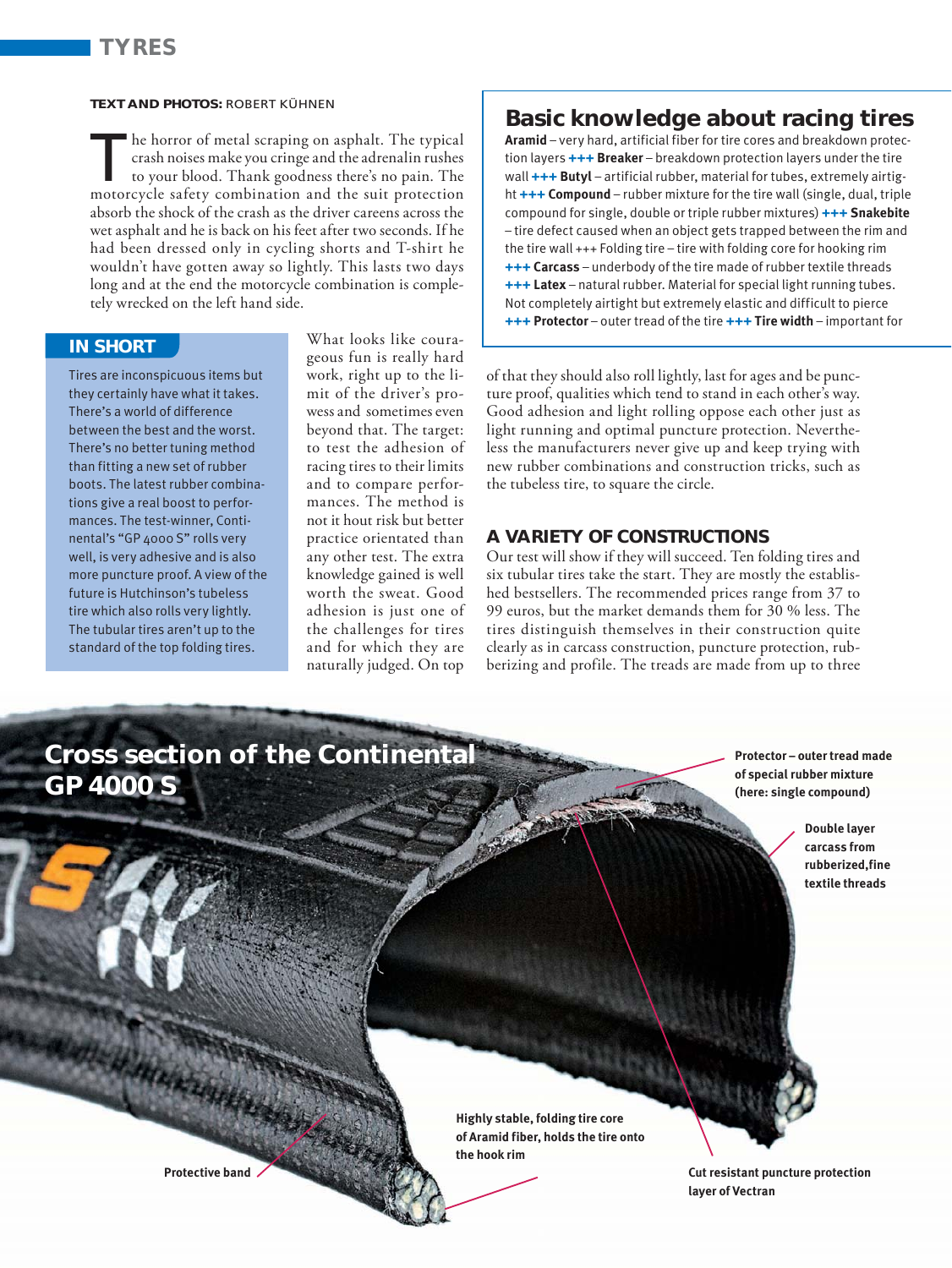the ride performance. Wider tires roll easier under the same pressure as smaller tires. 23 mm is a good compromise for riding comfort and an easy run. At very high speeds smaller tires can be advantageous due to aerodynamic benefits **+++ Tire size** – given in millimeter after the ETRTO norm: 622 -23 stands for 622 millimeter inside diameter and 23 millimeter width **+++ Tire height** - stands for the outer circumference. Higher tires offer better all round protection **+++** Tubular tires – tires with a built-in, non-exchangeable tube. Stuck to the rim **+++ Tubeless** – tubeless folding tires with an airtight outer wall, which can be ridden on special wheel rims +++ Vectran – extreme cut safe artificial fiber, from which puncture protective layers are made

> rubber mixtures, which are meant to optimize the road handling: softer adhesive mixtures for the tire flanks and a hardwearing mixture for the middle of the tread are a normal strategy. Schwalbe with their model "Ultremo" use different layers molded over each other. On the other hand there are single-compound mixtures who's tread is made from just one form of rubber, for example at Conti and Zipp. The profiles offer everything you want, from Slick to Diamond to the special molding of the Zipp tires, about which the manufacturer explained that the golfball-shaped surface of the "Tangente" model, similar to the rims, improves the aerodynamics. Unfortunately during this test we couldn't qualify this.

> Under the folding tires the new Hutchinson tubeless model, which is fitted onto special rims (see the box right), stands out. Classic – some might say archaic – are however tubular tires, which are glued directly onto the rims. Many bike racers still swear by these models and they have achieved new merits since carbon rims, made almost singularly for tubular tires, have dominated the cycling sport. One can philosophize about the different construction principles, in the end what counts is the measurable effect. Curtain up for the tests.

# *Tubeless and happy?*

**Tubeless tires have been available for mountain bikes for some years and offer clear advantages: they are more resistant against cuts and roll easier. Hutchinson now offers the first tubeless tire for a racing bike. The carcass is rubberized airtight; the tire holds the air via a fat lip onto the outside of the rim. A prerequisite is a specially made rim without spoke drilling where the valve is fixed directly onto the rim. At the present, the only available rim for the tubeless tire on a racing bike is the Shimano Dura-Ace aluminum rim. In tests the Hutchinson "Fusion 2 Tubeless" rolled nearly 18,5 watt lighter than the normal "Fusion 2" – another world. However the tubeless tire has a thinner tread, which favors a lighter run. When it comes to adhesion and puncture protection, the Hutchinson tubeless cannot compete with the best tires.**

- **resistant to cuts** *+*
- **lower roll resistance** *+*
- **only one rim type available at present** *-*
- **0,5 to 1 bar pressure loss per day** *-*



**It rolls very much lighter. This shows the** 

**potential of the new tubeless tire**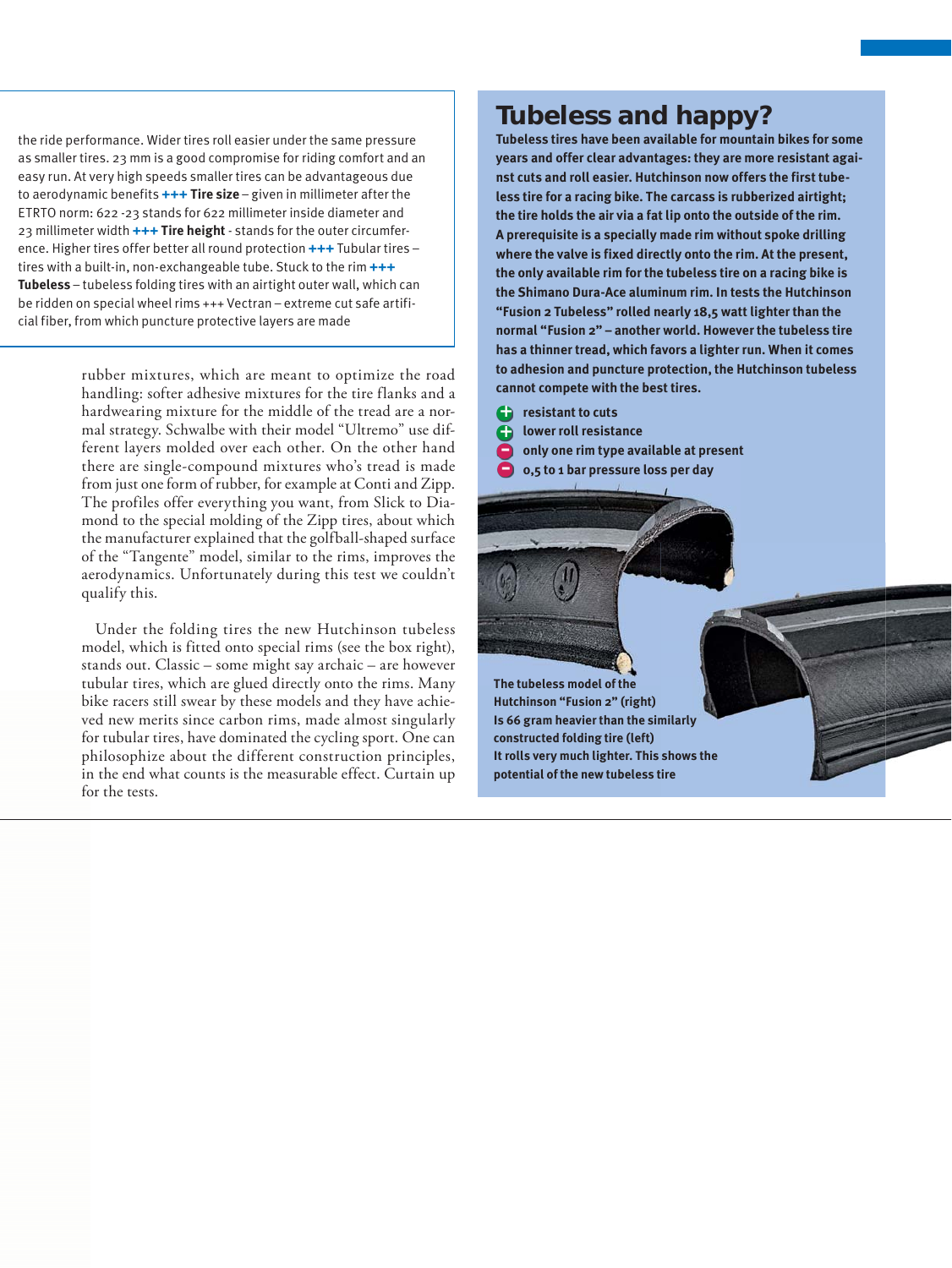

Tubular tires are still the first choice for professional racers. Apart from the tedious job of gluing, which is taken on by a mechanic in professional teams, from a technical point of view there are no more arguments for the tubular tire. Our test shows clearly that the best folding tires are way ahead of the best tubular tires. The folding tires roll easier and have better adhesion. They are relatively easier to fit and offer a just-as- good riding feeling. Tubular tires on the contrary can often cost nerves with a light radial run out, if the valve isn't absolutely and preci-<br>sely fitted.

One final advantage for the tubular tire is  $\overline{\phantom{a}}$  in the case of a sudden loss of pressure, the glued tire doesn't spring so lightly off the rim. Basically speaking though, the gluing isn't such a safe connection, especially on a carbon rim.

**Tube of refined Latex**

**Protective band – is glued to the rim**

**Tire seam**

**Protective layer, which separates the tube from the tire seam**

**The tubular tire (left the Zipp "Tangente") Is adhered to the rim with glue. By this Classical method the tube is firmly covered by the seamed carcass and can't be changed. The tubular tires tested from Continental, Schwalbe and Tufo enclose the tube seamlessly. The folding tire (above Schwalbe's "Stelvo Rain") is an open construction where the tube is loosely laid inside.**

**SUBDOMENTARIA** 

#### *RIGID TESTS*

As shown, we've tested anew the adhesive abilities of the tires with the special TOUR Test-roller – this time on a slippery asphalt surface. Our test driver Fabian Kleiner has courageously taken the curves in pouring rain and risked the adhesive levels to collect the results from the border areas of cycle racing, which should be unique in this form. The maximal speed in the curves, reveals how much adhesion the tire has. The test divided the competitors into three classes: the best adhesive results were achieved by the special mixtures of Schwalbes "Ultrimo", Continental's "Grand Prix 4000 S" and "Grand Prix 4 Season"and Michelin's "Pro2Grip" plus the "Tangente" from Zipp. Schwalbes

## *A slippery affair*

TOUR has meanwhile gained experience with the test roller on the theme of adhesion in the wet on three different, non-slip surfaces. If the road is raw and sharp edged, good tires show extremely good grip. If the gravel in the asphalt is sleek – as in worn curves or breaking zones before traffic lights, the wet adhesiveness diminishes. Here the differences of grip between the various asphalt surfaces is much greater then that bet-



ween the best and the worst tires. However the more adhesive tires allow a much higher speed on the curves on non-slip asphalt than tires that are less adhesive. On non-slip asphalt

good tires show by the response from the front wheel where the borderline begins. They start to drift and sputter. This can be controlled by the rider's smooth reactions. On extreme, slippery surfaces the differences bet-ween an adhesive mixture and a normal rubber top disappear. The back wheel usually slides out which nearly always leads to a fall. It is difficult to judge a road surface ahead, especially if the

course is unknown. Tip: on a straight road brake the rear wheel until it blocks, here you can get an idea of the adhesive qualities of the asphalt.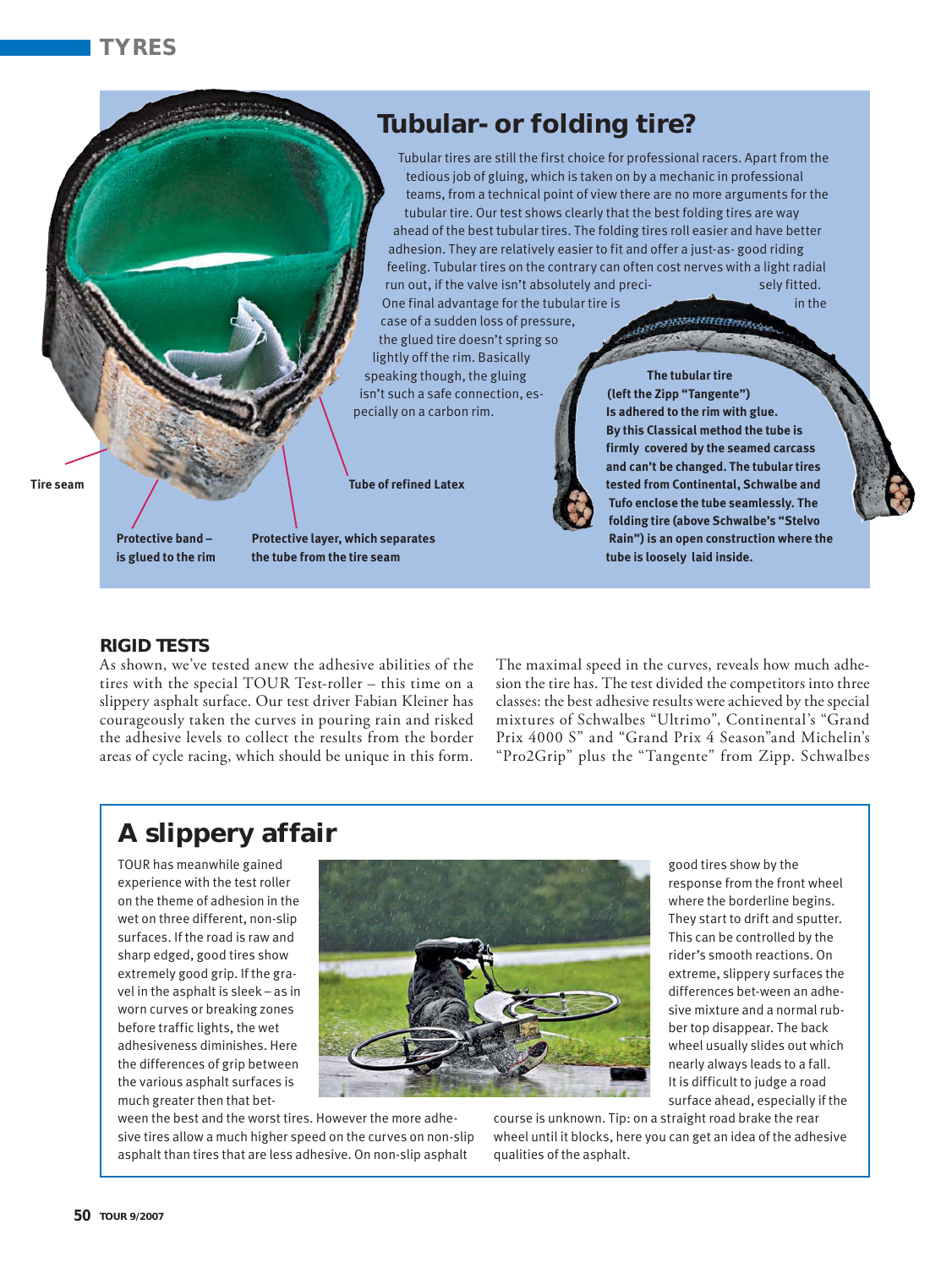

The test tires are ridden by TOUR testers for thousands of kilometers in training and racing. After that come the laboratory tests, carried out under standard and controlled conditions.

#### *Roll resistance*

The tests were carried out on a roll test stand belonging to Continental, which offers the best test facilities in Germany that we know of. The test stand was reequipped with TOUR testing equipment and the Tests were carried out and analyzed by TOUR engineers. The roll resistance was measured at 35 km/h with a load of 50 kilograms. The measured variable is a force which is converted into a power output in watt, as this can be directly evaluated in relation to the performance of the rider. **In the table the roll resistance is entered as a total weight of 50 grams for the bike and rider.** (The roll resistance rises linearly with speed and

weight load). The roll resistance lay in this test between 34 and 54 watt at 35 km/h. In a halfway dynamic sitting position at this speed, the rider needs a 220 watt performance. The roll resistance of the test track lies by 35 km/h, roughly between 15 to 25 % of the performance.

#### *Wet adhesion*

Tested on a wet road. The tester took a special roller and rode down a hill, then took the test curve with a radius of 12,50 meters. The speed was raised each time – until he drifted or crashed. **The max. achieved curve speed, shown in the table, is a measure of the adhesiveness of the tire.** Repeat attempts allowed the rider to make statements about the feel of the riding experience in border areas which otherwise couldn't have been achieved. The test roller has a similar weight distribution and steering geometry as a racing cycle, the riding inclination is a little less than on a cycle as the center of gravity is deeper and nearer to the inner curve.

Compared to the adhesion test made by TOUR 2/07, the test track was more slippery, due to a sleeker road surface. The static friction results, which describe the grip independently from the radius of the curve, lay in this test between 0,52 and 0,69. In the last test on a specially non-slip asphalt (in the rain) the values lay between 0,69 and 1,17.

### *Puncture protection*

Ascertained in the TOUR laboratory. A fine ground screwdriver blade is pressed onto a tire with a force of 35 kilograms. Then a shaker is switched on which gives the blade a swinging movement. **The time it takes for the blade to penetrate the tire is measured and entered in the table.** The experiment is stopped after three minutes and noted with "passed" and is carried out five times in all. The measured data align to a larger result in our practical experience. Tires that resist the blade for three minutes are in practice well puncture protected.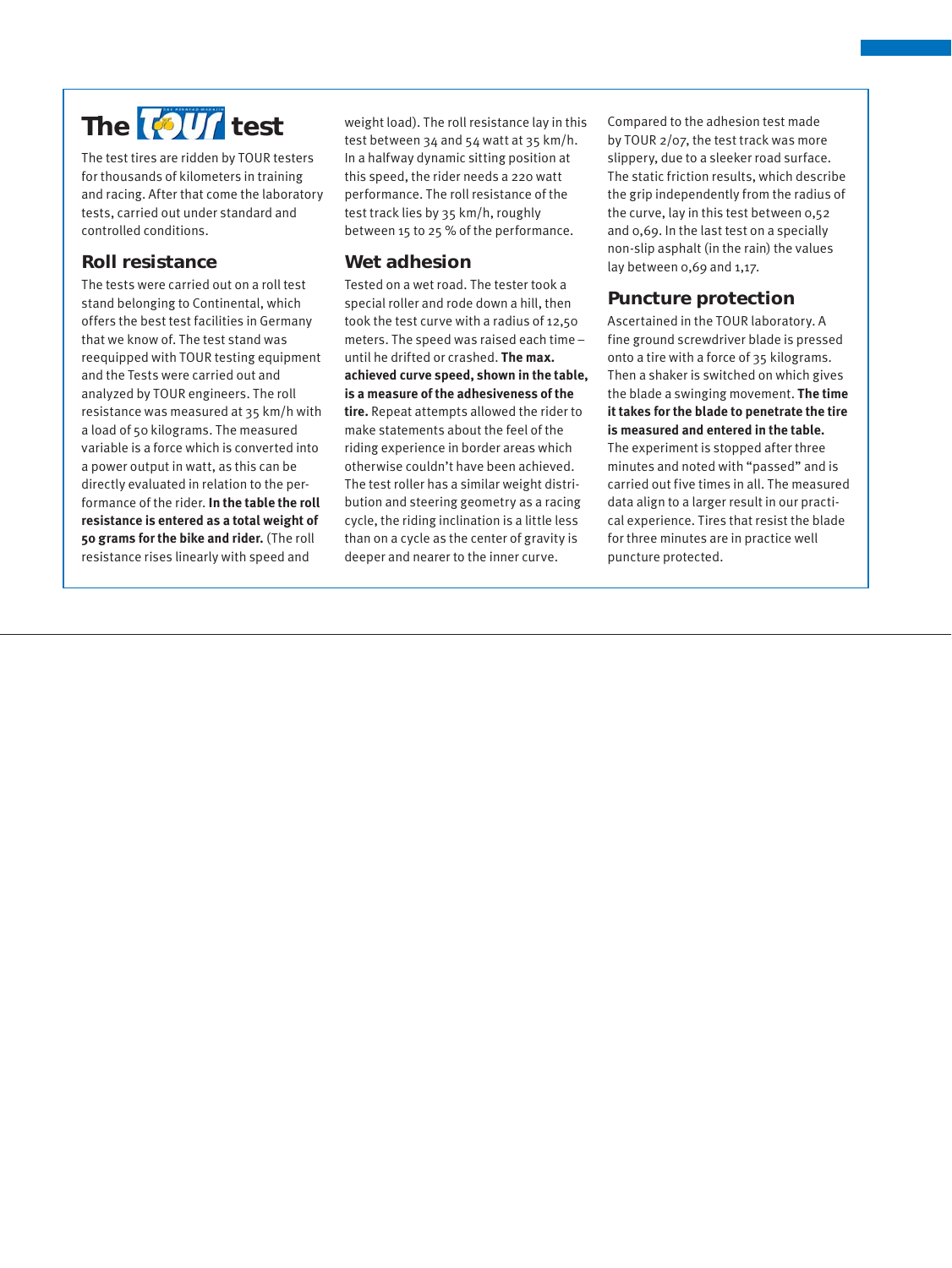"Stelvio" tubular tire with its conventional rubber mixture is also surprisingly up with the main group.

In the midfield follow Conti's "400" tubular tire as well as the reputed wet specialist "Stelvio Rain from Schwalbe. The other test tires clearly gripped much worse. Interesting in this test is the feedback from the tires to the riders on the way to the limit. "Ultrimo", "Grand Prix 4000 S" and " Tangente" convey the feeling of full-bodied rubber and show sensitivity in the border areas through increasing drift. Michelin follows another philosophy. The tires from

the French ride harder, feel less like rubber and start to sputter in the border areas. One of the testers said - "Wooden tires". Seen positively, such tires are joy riders and less shock absorbing - individual preferences and riding styles play a role here.

A sputtering, but not completely sliding front wheel still shows clearly that it is about to happen. The behavior of the Vittoria tire is a little unfortunate: it suddenly drifts away with too much angle and gives the impression as if the adhesive mixture is not on the shoulder but somewhere in the

| FOLDING TIRES                                                               |                                                                                                                                                            |                                                                                                                                                                 |                                                                                                                                                                         |                                                                                                                                                                 |
|-----------------------------------------------------------------------------|------------------------------------------------------------------------------------------------------------------------------------------------------------|-----------------------------------------------------------------------------------------------------------------------------------------------------------------|-------------------------------------------------------------------------------------------------------------------------------------------------------------------------|-----------------------------------------------------------------------------------------------------------------------------------------------------------------|
|                                                                             |                                                                                                                                                            |                                                                                                                                                                 |                                                                                                                                                                         |                                                                                                                                                                 |
| <b>Maker</b>                                                                | CONTINENTAL                                                                                                                                                | <b>CONTINENTAL</b>                                                                                                                                              | <b>HUTCHINSON</b><br><b>Fusion 2</b>                                                                                                                                    | <b>HUTCHINSON</b><br><b>Fusion 2 Tubeless</b>                                                                                                                   |
| <b>Model</b><br>Price (recommended retail price)<br><b>Ref. Information</b> | <b>GP4 Season</b><br>45,00 Euro<br>Continental<br>Tel. 05631/581411<br>www.continental.de                                                                  | <b>GP 4000 S</b><br>42,90 Euro<br>Continental<br>Tel. 05631/581411<br>www.continental.de                                                                        | 39,80 Euro<br>Tri Dynamic<br>Tel. 08387/92442-0<br>www.hutchinsontires.com                                                                                              | 49,80 Euro<br>Tri Dynamic<br>Tel. 08387/92442-0<br>www.hutchinsontires.com                                                                                      |
| <b>MEASUREMENTS</b>                                                         |                                                                                                                                                            |                                                                                                                                                                 |                                                                                                                                                                         |                                                                                                                                                                 |
| <b>Width and height</b>                                                     | 23,4 X 23 mm                                                                                                                                               | 23,4 x 22,8 mm                                                                                                                                                  | 23 x 22,7 mm                                                                                                                                                            | 21,9 X 20,5 mm                                                                                                                                                  |
| Weight                                                                      | 224 grams                                                                                                                                                  | 207 grams                                                                                                                                                       | 233 grams                                                                                                                                                               | 299 grams                                                                                                                                                       |
| Roll resistance 35 km/h*) #                                                 | 53,90 watts                                                                                                                                                | 34,30 watts                                                                                                                                                     | 52,80 watts                                                                                                                                                             | 34,30 watts                                                                                                                                                     |
| Puncture protection **)                                                     | 180 seconds                                                                                                                                                | 180 seconds                                                                                                                                                     | 56 seconds                                                                                                                                                              | 41 seconds                                                                                                                                                      |
| Wet grip ***)<br><b>Assembly</b>                                            | 33,20 km/h<br>without tools                                                                                                                                | 33,00 km/h<br>without tools                                                                                                                                     | 30,30 km/h<br>fairly difficult with tools                                                                                                                               | 30,40 km/h<br>fairly difficult with tools                                                                                                                       |
| <b>VALUES</b>                                                               |                                                                                                                                                            |                                                                                                                                                                 |                                                                                                                                                                         |                                                                                                                                                                 |
| (10%)<br>Weight #)                                                          | 2,0                                                                                                                                                        | 1,3                                                                                                                                                             | 2,3                                                                                                                                                                     | 2,3                                                                                                                                                             |
| <b>Roll resistance</b><br>(30%)                                             | 4,0                                                                                                                                                        | 1,0                                                                                                                                                             | 4,0                                                                                                                                                                     | 1,0                                                                                                                                                             |
| Puncture protection (30%)                                                   | 1,0                                                                                                                                                        | 1,0                                                                                                                                                             | 3,3                                                                                                                                                                     | 3,3                                                                                                                                                             |
| (30%)<br>Wet grip                                                           | 1,0                                                                                                                                                        | 1,0                                                                                                                                                             | 3,0                                                                                                                                                                     | 3,0                                                                                                                                                             |
| Performance in border areas                                                 | Gives good feedback. Soft<br>transition to grip border.<br>Predictable                                                                                     | Absolute riding impression<br>from lots of rubber. Very<br>safe, predictable. Best ride<br>next to the Ultremo.                                                 | Soft riding impression.<br>Predictable, but with lower<br>adhesion border.                                                                                              | Tubeless tire for special rims.<br>Construction and thinner<br>tread let the tire roll easier<br>than the normal "Fusion".                                      |
| <b>Result</b>                                                               | Very good puncture protec-<br>tion with double Vectran-<br>breaker and cut-resistant<br>sidewall. For rough courses.<br>Wears angularly, rolls<br>heavily. | Test winner. Optimal roll<br>resistance adhesion and<br>puncture protection. Perfect<br>all-rounder for training and<br>racing. Surface rides off<br>angularly. | Fat riding surface from three<br>rubber mixtures. Sensitive<br>in spite of extra puncture<br>protective layer. Rolls heavi-<br>ly. A tire without special<br>strengths. | Schlauchloser Reifen für spe-<br>zielle Felgen. Bauprinzip und<br>dünnerer Laufstreifen lassen<br>den Reifen viel leichter rollen<br>als den normalen "Fusion". |
| <b>End result</b><br>(100%)                                                 | 2,0                                                                                                                                                        | 1,0                                                                                                                                                             | 3,3                                                                                                                                                                     | 2,4                                                                                                                                                             |
|                                                                             |                                                                                                                                                            |                                                                                                                                                                 |                                                                                                                                                                         |                                                                                                                                                                 |

\*) Roll performance based on 85kg system weight at 7,5 bar. Lower values are better; \*\*) Burin test. Time until the piercing of the tire. Stopped after 180 seconds.<br>#) With the Hutchinson tubeless tire, 65g tire weight tak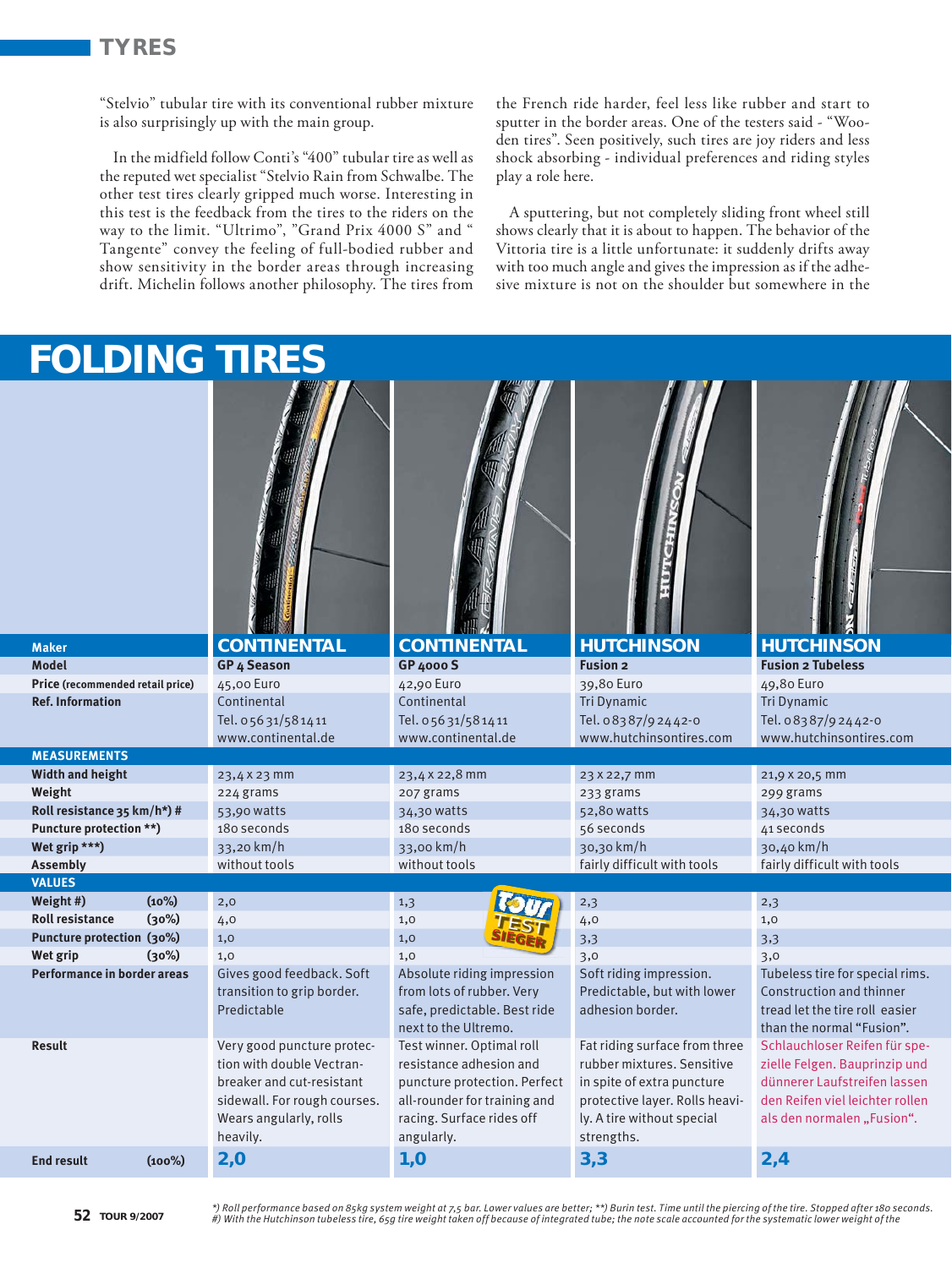tire middle. The "Stevlo Rain" from Schwalbe also slides out surprisingly and without warning. Well-tempered if not very adhesive are the Hutchinson and Tufo tires. The table shows detailed information on all tires. Surprisingly, in the roll resistance test: the very a dhesive Continental "Grand Prix 4000 S" also rolls excellently. The rubber mixture called "Black Chili Compound" – stands for the "S" in the name – is on a level with the tubeless tire from Hutchinson and just beats the well-known light



racer "Pro2Race" from Michelin by a nose. Conti's product manager Wolf vorm Walde makes the new tread and rubberized carcass, a development from the auto tire

**Hooked rims and folding tires form a system: the tire (here: Michelin's "Pro2Grip") supports itself with its core under pressure on the wheel rim flange.**

| <b>MICHELIN</b>                 | <b>MICHELIN</b>               | <b>SCHWALBE</b>              | <b>SCHWALBE</b>               | <b>Maker</b>                     |           |
|---------------------------------|-------------------------------|------------------------------|-------------------------------|----------------------------------|-----------|
| Pro <sup>2</sup> Grip           | Pro <sup>2</sup> Race         | <b>Stelvio Rain</b>          | <b>Ultremo</b>                | <b>Model</b>                     |           |
| 45,95 Euro                      | 40,95 Euro                    | 36,90 Euro                   | 42,90 Euro                    | Price (recommended retail price) |           |
| Paul Lange                      | Paul Lange                    | <b>Bohle</b>                 | <b>Bohle</b>                  | <b>Ref. Information</b>          |           |
| Tel. 07 11/25 88-0              | Tel. 07 11/25 88-0            | Tel. 02265/109-0             | Tel. 02265/109-0              |                                  |           |
| www.michelin.de                 | www.michelin.de               | www.schwalbe.de              | www.schwalbe.de               |                                  |           |
|                                 |                               |                              |                               | <b>MEASUREMENTS</b>              |           |
| 23,2 X 22 mm                    | 23,3 x 24,1 mm                | 23,6 x 23,2 mm               | 22,5 X 21,2 mm                | Width and height                 |           |
| 234 grams                       | 218 grams                     | 215 grams                    | 196 grams                     | Weight                           |           |
| 43,70 watts                     | 36,00 watts                   | 51,50 watts                  | 43,30 watts                   | Roll resistance 35 km/h*) #      |           |
| 180 seconds                     | 180 seconds                   | 180 seconds                  | 180 seconds                   | Puncture protection **)          |           |
| $32,60$ km/h                    | $30,30$ km/h                  | 31,10 km/h                   | 32,90 km/h                    | Wet grip ***)                    |           |
| fairly difficult with tools     | fairly difficult with tools   | without tools                | without tools                 | <b>Assembly</b>                  |           |
|                                 |                               |                              |                               | <b>VALUES</b>                    |           |
| 2,3                             | 1,67                          | 1,7                          | 1,0                           | Weight #)                        | (10%)     |
| 2,3                             | 1,33                          | 3,7                          | 2,3                           | <b>Roll resistance</b>           | (30%)     |
| 1,0                             | 1,00                          | 1,0                          | 1,0                           | Puncture protection (30%)        |           |
| 1,0                             | 3,00                          | 2,0                          | 1,0                           | Wet grip                         | (30%)     |
| Hard riding impression.         | Hard riding impression. A lot | Difficult to gauge, gives    | Very good riding perfor-      | Performance in border areas      |           |
| Sputters a lot.                 | of grip on the shoulder but   | no feedback. Drifts away     | mance. Full, predictable.     |                                  |           |
| Difficult to gauge.             | less in the middle, bounces   | Instead of sputting, tight   | Gives the feeling of a lot of |                                  |           |
|                                 | unpredictably.                | border area.                 | rubber on the road.           |                                  |           |
| A tire for training and racing. | Easy running racer with       | Rain specialist that disap-  | Very light racing tire with   | Result                           |           |
| The light ride suffers from     | A robust carcass and good     | pointed on the test asphalt. | optimal grip and even better  |                                  |           |
| improved adhesion.              | Puncture protection.          | High roll resistance, very   | roll resistance. Wears very   |                                  |           |
| Wears evenly.                   | Adhesion is satisfactory.     | good puncture protection.    | evenly.                       |                                  |           |
|                                 | Wears evenly.                 |                              |                               |                                  |           |
|                                 |                               |                              |                               |                                  |           |
| 1,5                             | 1,8                           | 2,2                          | 1,4                           | <b>End result</b>                | $(100\%)$ |
|                                 |                               |                              |                               |                                  |           |

 *\*\*\*) Maximal speed with a curve radius of 12,5m. Higher values are better. tubular tires.*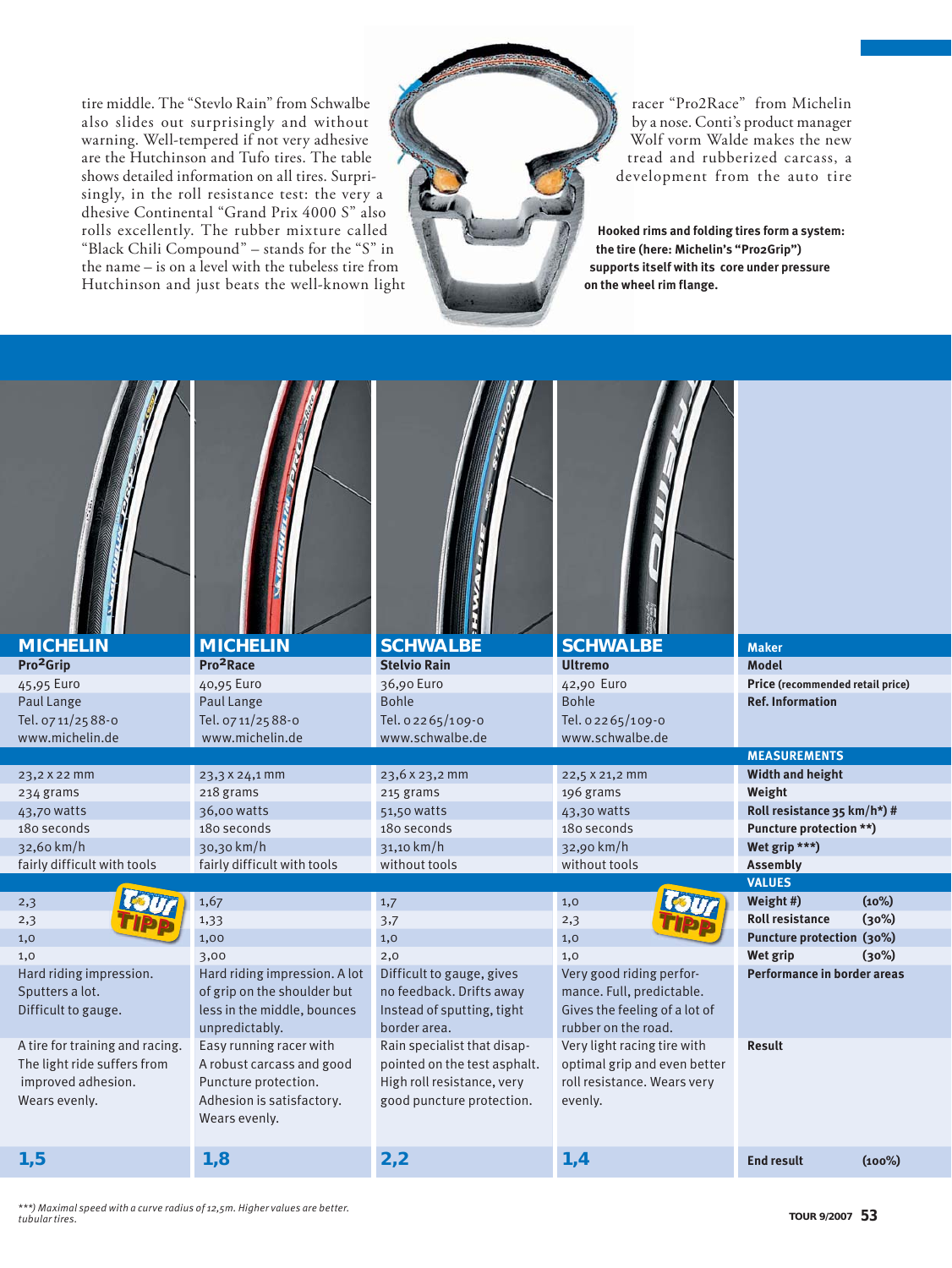designers, responsible: nano particles of soot together with artificial and natural types of rubber improve their performance. At the other end of the spectrum are the "4 Season" from Conti, Hutchinson's "Fusion 2" and the "Stelvio Rain" from Schwalbe, that nearly give nearly 20 watt more roll resistance. Classification: the difference between the best and worst tires is bigger than the aerodynamic difference between the best and worst wheels in the latest wheel test (TOUR 6/07). Also remarkable: the best tubular tires in the test run worse than the best folding tires – although there are latex inner tubes in some of them, which would also

make the folding tires even more quickly. Last test station: the piercing test, which simulates how much resistance the tires have to typical punctures, where stones, thorns or similar objects stick to the tire and with every turn work their way deeper into the rubber.

Here we have nine tires that successfully pass the TOUR test, more than have ever passed the test before. The rest drops back, with Vittoria and Vredestein bringing up the rear. The reason for this are the different puncture protection concepts: where the best in the class insert up to two

| <b>FOLDING TIRES</b>                             |           |                                                                                                                                             | <b>TUBULAR TIRES</b>                                                                                                                                                              |                                                                                                                                                                               |                                                                                                                                                              |
|--------------------------------------------------|-----------|---------------------------------------------------------------------------------------------------------------------------------------------|-----------------------------------------------------------------------------------------------------------------------------------------------------------------------------------|-------------------------------------------------------------------------------------------------------------------------------------------------------------------------------|--------------------------------------------------------------------------------------------------------------------------------------------------------------|
|                                                  |           |                                                                                                                                             |                                                                                                                                                                                   |                                                                                                                                                                               |                                                                                                                                                              |
| <b>Maker</b>                                     |           | <b>VITTORIA</b>                                                                                                                             | <b>ZIPP</b>                                                                                                                                                                       | <b>CONTINENTAL</b>                                                                                                                                                            | <b>SCHWALBE</b><br><b>Stelvio</b>                                                                                                                            |
| <b>Model</b><br>Price (recommended retail price) |           | <b>Evo CX</b><br>43,95 Euro                                                                                                                 | <b>Tangente</b><br>77,50 Euro                                                                                                                                                     | 4000 SR<br>72,90 Euro                                                                                                                                                         | 64,90 Euro                                                                                                                                                   |
| <b>Ref. Information</b>                          |           | T-Punkt Handelsvertretung                                                                                                                   | Tri Dynamic                                                                                                                                                                       | Continental                                                                                                                                                                   | <b>Bohle</b>                                                                                                                                                 |
|                                                  |           | Tel. 04105/670990                                                                                                                           | Tel. 08387/924420                                                                                                                                                                 | Tel. 05631/581411                                                                                                                                                             | Tel. 02265/109-0                                                                                                                                             |
|                                                  |           | www.vittoria.com                                                                                                                            | www.zipp.com                                                                                                                                                                      | www.continental.de                                                                                                                                                            | www.schwalbe.de                                                                                                                                              |
| <b>MEASUREMENTS</b>                              |           |                                                                                                                                             |                                                                                                                                                                                   |                                                                                                                                                                               |                                                                                                                                                              |
| Width and height                                 |           | 23 x 22,7 mm                                                                                                                                | 21,5 X 18,9 mm                                                                                                                                                                    | 22,3 X 19 mm                                                                                                                                                                  | 22,0 X 20,0 mm                                                                                                                                               |
| Weight                                           |           | 229 grams                                                                                                                                   | 204 grams                                                                                                                                                                         | 246 grams                                                                                                                                                                     | 220 grams                                                                                                                                                    |
| Roll resistance 35 km/h*) #                      |           | 42,00 Watt                                                                                                                                  | 36,20 Watt                                                                                                                                                                        | 41,60 Watt                                                                                                                                                                    | 47,00 Watt                                                                                                                                                   |
| Puncture protection **)                          |           | 9 seconds                                                                                                                                   | 47 seconds                                                                                                                                                                        | 180 seconds                                                                                                                                                                   | 180 seconds                                                                                                                                                  |
| Wet grip ***)                                    |           | 30,40 km/h                                                                                                                                  | 33,00 km/h                                                                                                                                                                        | 31,80 km/h                                                                                                                                                                    | 32,90 km/h                                                                                                                                                   |
| <b>Assembly</b>                                  |           | easy with tools                                                                                                                             | without tools                                                                                                                                                                     | poss. without tools                                                                                                                                                           | poss. without tools                                                                                                                                          |
| <b>VALUES</b>                                    |           |                                                                                                                                             |                                                                                                                                                                                   |                                                                                                                                                                               |                                                                                                                                                              |
| Weight#)                                         | (10%)     | 2,0                                                                                                                                         | 1,3                                                                                                                                                                               | 1,3                                                                                                                                                                           | 1,0                                                                                                                                                          |
| <b>Roll resistance</b>                           | (30%)     | 2,3                                                                                                                                         | 1,3                                                                                                                                                                               | 2,0                                                                                                                                                                           | 3,0                                                                                                                                                          |
| Puncture protection (30%)<br>Wet grip            | (30%)     | 4,7<br>3,0                                                                                                                                  | 3,3<br>1,0                                                                                                                                                                        | 1,0<br>2,0                                                                                                                                                                    | 1,0<br>1,0                                                                                                                                                   |
| Performance in border areas                      |           | Slips with a lot of angle,<br>sputters with less.<br>Unpredictable                                                                          | Gives good early feedback<br>without sputtering.<br>Only slightly worse than the                                                                                                  | Predictable and positive.<br>Reaches its limit slightly<br>earlier than the GP 4000 S.                                                                                        | Doesn't give much feedback,<br>grips well.                                                                                                                   |
|                                                  |           |                                                                                                                                             | GP4000S and the Ultremo.                                                                                                                                                          |                                                                                                                                                                               |                                                                                                                                                              |
| Result                                           |           | Rolls well, otherwise<br>problematic: poor puncture<br>protection and sensitive<br>behavior in border areas<br>make it a fine weather tire. | The big surprise. Apart from<br>the puncture protection, a<br>very good tire. Adhesion and<br>roll resistance on a level<br>with the best of the class.<br>Relatively thin tread. | Best tubular tire in the test.<br>Flat and seamlessly made<br>with a Butyl innertube.<br>Doesn't reach the level of<br>the 4000 S folding tire:<br>rolls heavier, grips less. | Lighter, seamless tubular tire<br>with Butyl innertube. In spite<br>of conventional rubber mix,<br>very good grip. Thinner tread.<br>Higher roll resistance. |
| <b>End result</b>                                | $(100\%)$ | 3,2                                                                                                                                         | 1,8                                                                                                                                                                               | 1,6                                                                                                                                                                           | 1,6                                                                                                                                                          |

\*) Roll performance based on 85kg system weight at 7,5 bar. Lower values are better; \*\*) Burin test. Time until the piercing of the tire. Stopped after 180 seconds.<br>#) With the Hutchinson tubeless tire, 65g tire weight tak